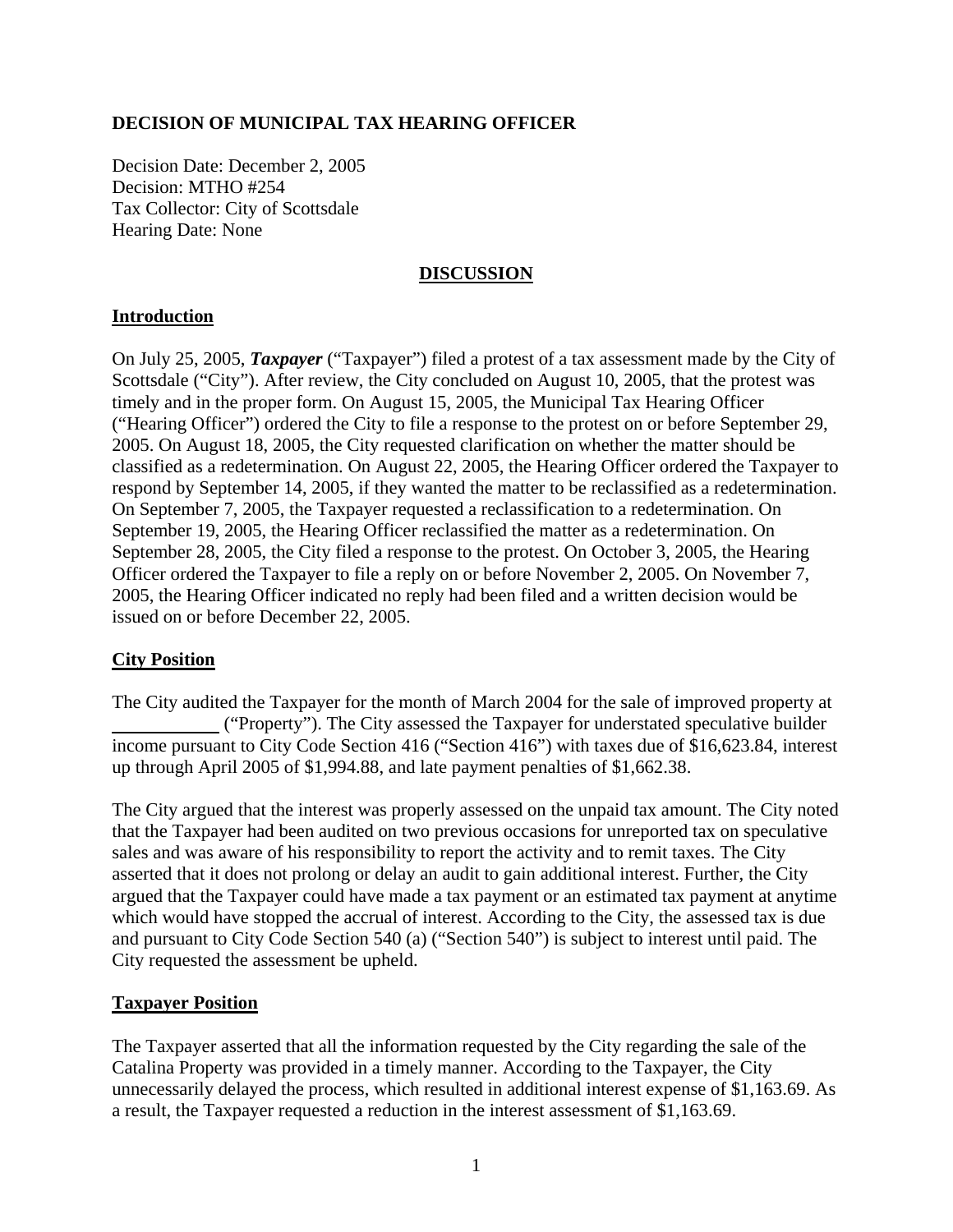#### **Analysis**

The assessed tax was due on the sale of the Property pursuant to Section 416. Further, it is clear the Taxpayer was aware of the tax since he had been audited on two previous occasions for separate speculative sales. As a result, we also conclude that the Taxpayer would have been aware that interest would continue to be accrued until the tax was paid. While the City did change auditors prior to completion of the audit, the Taxpayer would have had sufficient knowledge from previous audits to have made an estimated tax payment. Lastly, we note that Section 540 makes it clear that the Hearing Officer can not abate the interest unless the underlying tax was also abated. In this case, the Taxpayer did not protest the underlying tax and there was no evidence that the interest assessment was improperly calculated. Based on the above, the Taxpayer's protest must be denied.

## **FINDINGS OF FACT**

- 1. On July 25, 2005, the Taxpayer filed a protest of a tax assessment made by the City.
- 2. After review, the City concluded on August 10, 2005 that the protest was timely and in the proper form.
- 3. On August 15, 2005, the Hearing Officer ordered the City to file a response to the protest on or before September 29, 2005.
- 4. On August 18, 2005, the City requested clarification on whether the matter should be classified as a redetermination.
- 5. On August 22, 2005, the Hearing Officer ordered the Taxpayer to respond by September 14, 2005, if he wanted the matter to be reclassified as a redetermination.
- 6. On September 7, 2005, the Taxpayer requested a reclassification to a redetermination.
- 7. On September 19, 2005, the Hearing Officer reclassified the matter as a redetermination.
- 8. On September 28, 2005, the City filed a response to the protest.
- 9. On October 3, 2005, the Hearing Officer ordered the Taxpayer to file any reply on or before November 2, 2005.
- 10. On November 7, 2005, the Hearing Officer indicated that no reply had been filed and as a result, the record was not closed and a written decision would be issued on or before December 22, 2005.
- 11. The City audited the Taxpayer for the month of March 2004 for the sale of Property.
- 12. The City assessed the Taxpayer for understated speculative builder income pursuant to